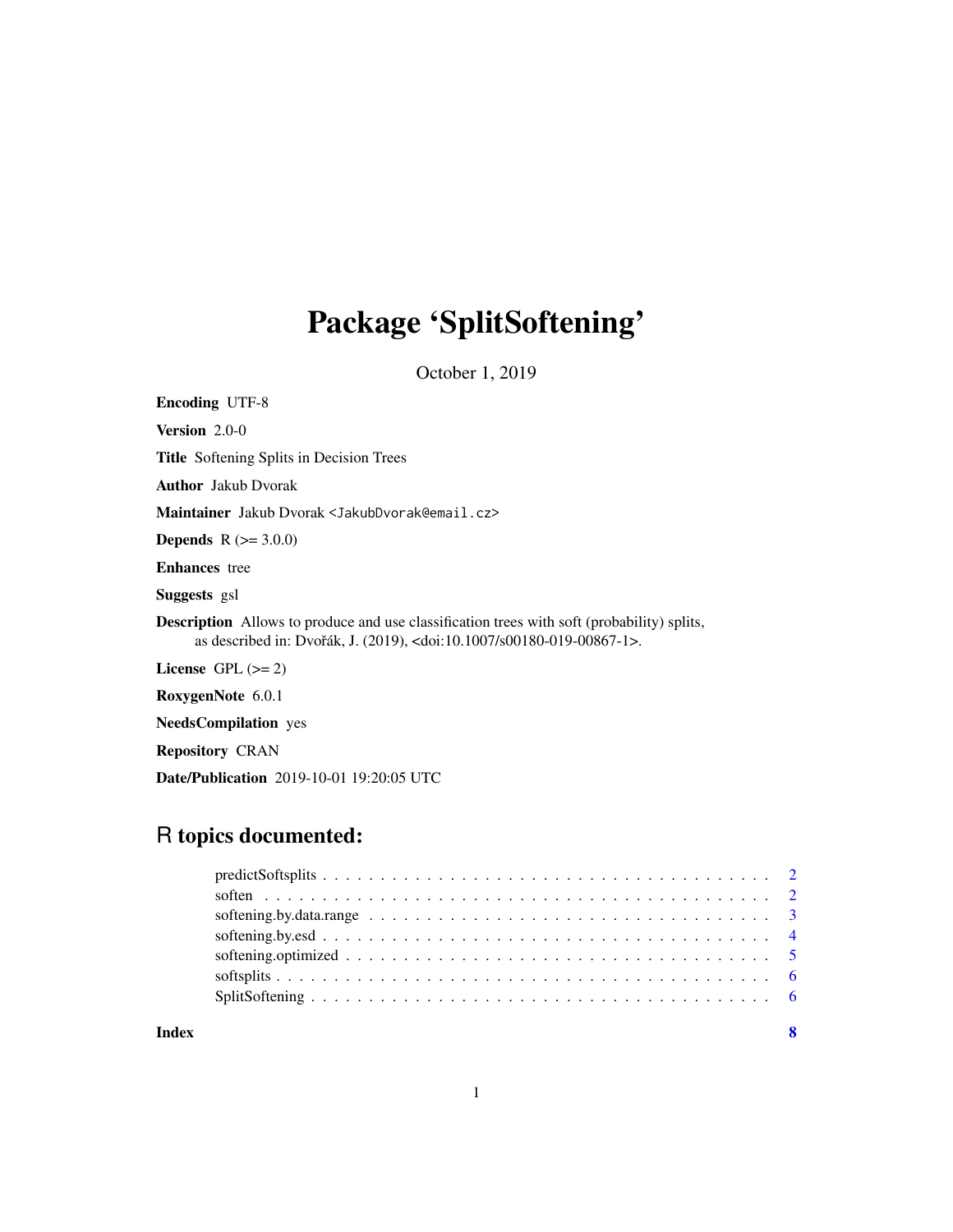<span id="page-1-1"></span><span id="page-1-0"></span>predictSoftsplits *Prediction according to 'soft tree'.*

#### Description

Prediction according to 'soft tree'.

#### Usage

```
predictSoftsplits(fit, newdata)
```
#### Arguments

| fit     | The soft tree.    |
|---------|-------------------|
| newdata | Data to classify. |

#### Value

The matrix of predicted class probabilities.

<span id="page-1-2"></span>

| soften | Create a 'soft tree' structure with softening parameters set using one |
|--------|------------------------------------------------------------------------|
|        | of the named method.                                                   |

### Description

This is a convenience method implemented over [softsplits](#page-5-1) and the softening functions from this package.

#### Usage

```
soften(fit, ds, method)
```
#### Arguments

| fit    | A classification tree - either an object tree which represents a classification tree.<br>or already a 'soft tree' like created by the soft splits function.                                                                                   |
|--------|-----------------------------------------------------------------------------------------------------------------------------------------------------------------------------------------------------------------------------------------------|
| ds     | A data frame used as training data for softening                                                                                                                                                                                              |
| method | A name of softening method. One of: "DR0", "DR1", "DR2", , "ESD",<br>"C4.5", "optim_d", "optim_d^2", "optim_d^4", "optim_auc"                                                                                                                 |
|        | The 'method = "DRx"' for some number x: The softening parameters are set<br>according to 'data ranges' appropriate to tree nodes. The parameters are con-<br>figured such that in each node the distance of the boundary of the softened area |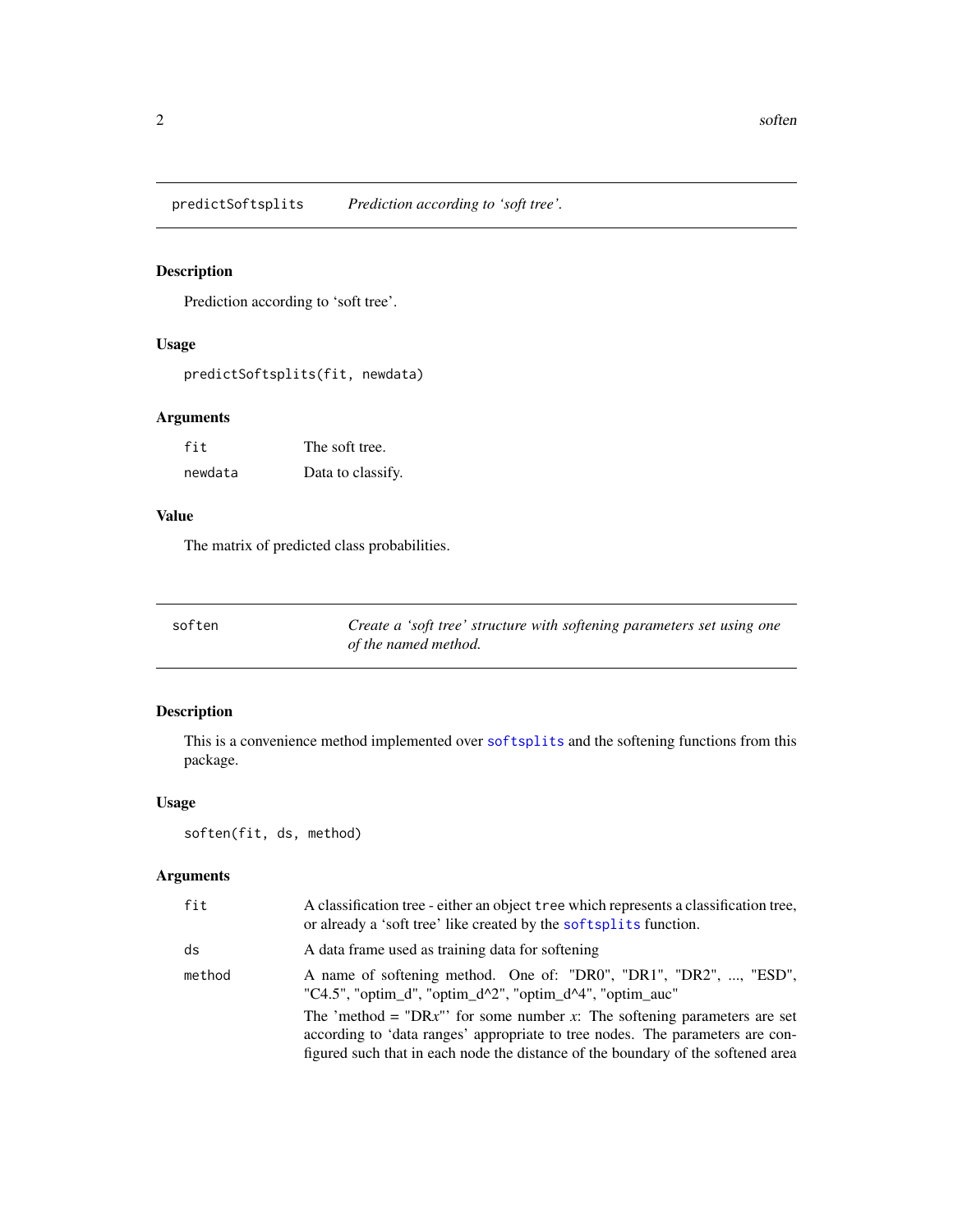<span id="page-2-0"></span>from split value is  $2^{-x}r$ , where r is the distance from the split value to the furthest data point in the tree node projected to the direction from the split value to the boundary.

The 'method = "ESD"' sets boundaries of the softening using error standard deviation. This is how C4.5 method sets "probabilistic splits"; for that reason value "C4.5" is an alias for "ESD".

The 'method = "optim\_d^q"' for some number q: The softening parameters are set by optimization process which minimizes mean $((1.0 - p)^q)$  where p is for each data point in ds the predicted probability of the correct label.

If 'method = "optim\_auc"': The classification tree fit must perform prediction to two classes. The value of the 'area under ROC curve' computed on the data set ds is maximized by optimization.

#### Value

The 'soft tree' structure representing the same tree structure as given in the parameter fit, but with softening parameters set using the given method.

#### See Also

[predictSoftsplits](#page-1-1).

<span id="page-2-1"></span>softening.by.data.range

*Make split softening based on data ranges.*

#### **Description**

This softening configures each softening parameter in the tree according to 'data ranges' appropriate to tree nodes. The parameters are configured such that in each node the distance of the boundary of the softened area from split value is factor \* the distance from the split value to the furthest data point in the tree node projected to the direction from the split value to the boundary.

#### Usage

```
softening.by.data.range(tr, ds, factor = 1)
```
#### **Arguments**

| tr     | The soft tree                                           |
|--------|---------------------------------------------------------|
| ds     | The data set to be used for determining data boundaries |
| factor | The scalar factor                                       |

#### Value

The soft tree with the new softening parameters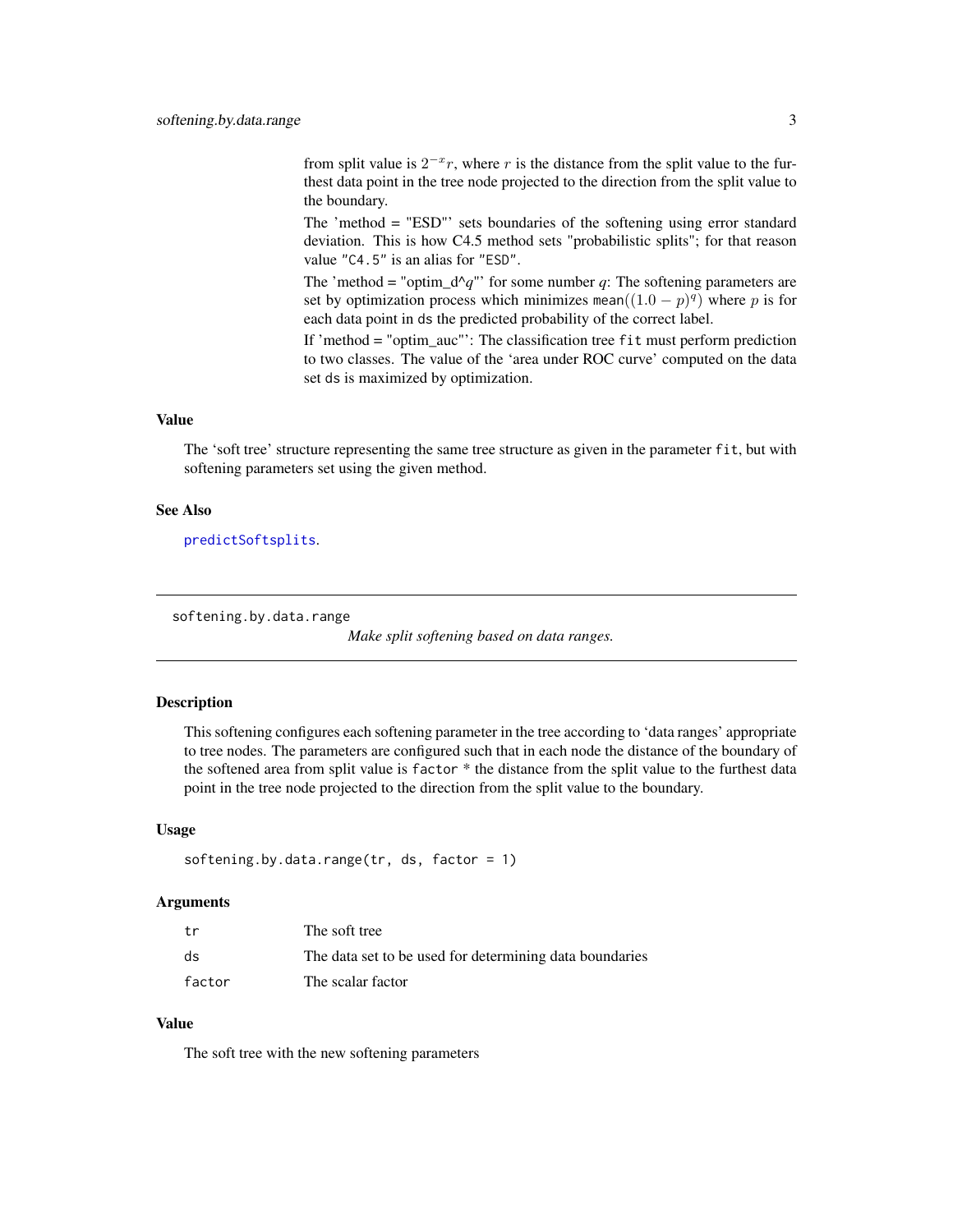#### Examples

```
if(require(tree)) {
 train.data <- iris[c(TRUE,FALSE),]
 test.data <- iris[c(FALSE,TRUE),]
 tr <- tree( Species~., train.data )
 # tree with "zero softening"
 s0 <- softsplits( tr )
 # softened tree
 s1 <- softening.by.data.range( s0, train.data, .5 )
 response0 <- predictSoftsplits( s0, test.data )
 response1 <- predictSoftsplits( s1, test.data )
 # get class with the highest response
 classification0 <- levels(train.data$Species)[apply( response0, 1, which.max )]
 classification1 <- levels(train.data$Species)[apply( response1, 1, which.max )]
 # compare classifiction to the labels
 table( classification0, test.data$Species )
 table( classification1, test.data$Species )
}
```
<span id="page-3-1"></span>softening.by.esd *Soften splits separately using error standard deviation.*

#### Description

Set boundaries determined by given data to the splits in the tree, such that in any inner node if its splitting value would be moved there, then the number of misclassified cases in this node would be one standard deviation over the actual misclassification.

#### Usage

```
softening.by.esd(fit, d)
```
#### **Arguments**

| fit | The soft tree |
|-----|---------------|
| d   | The data set  |

#### Details

This is the same approach as C4.5 uses for "probabilistic splits"

<span id="page-3-0"></span>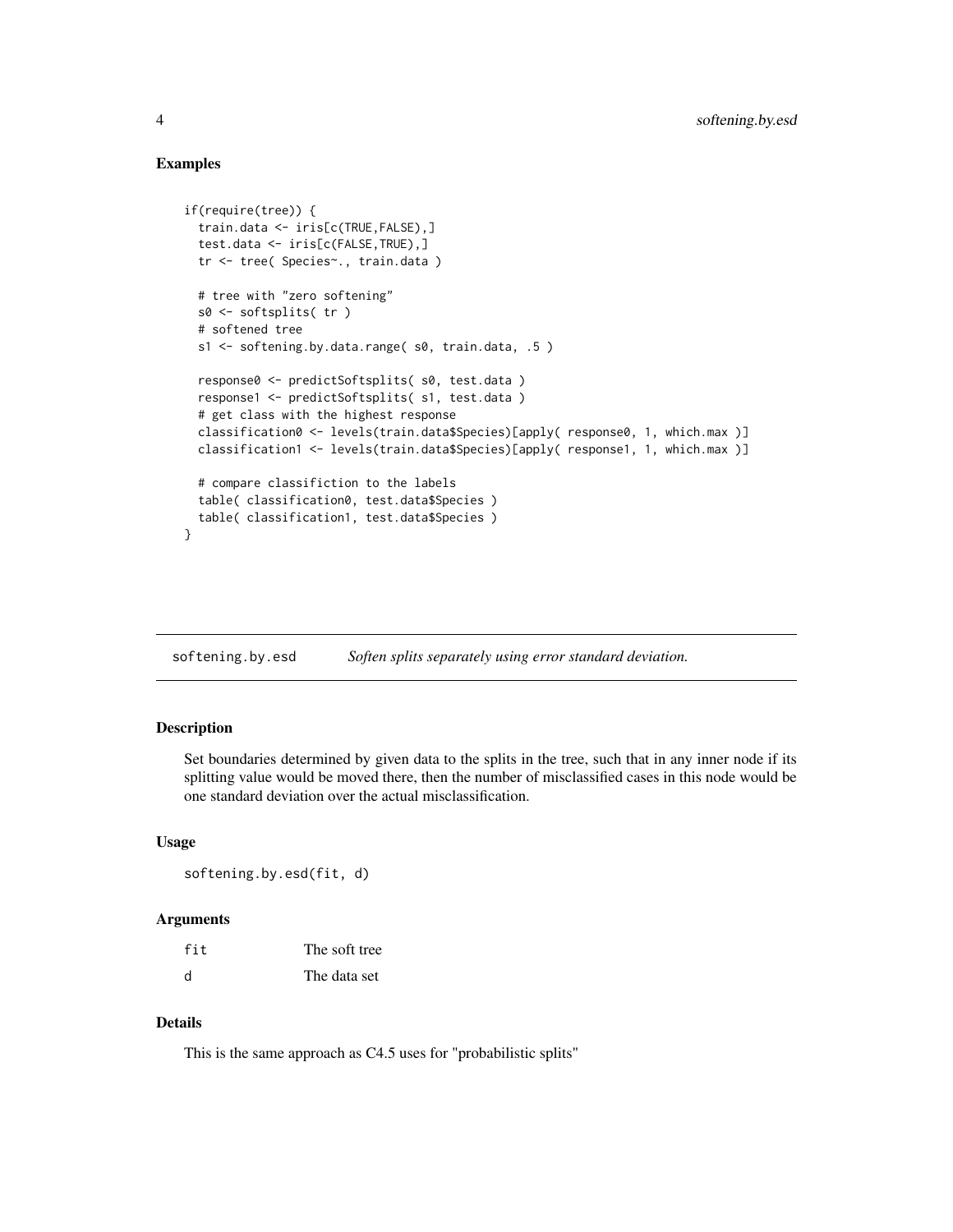#### <span id="page-4-0"></span>References

Quinlan, J. Ross (1993), *C4.5: programs for machine learning*, San Francisco, CA, USA: Morgan Kaufmann Publishers Inc.

<span id="page-4-1"></span>softening.optimized *Make split softening optimized with Nelder-Mead.*

#### Description

This softening configures all parameters in the tree with optimization method Nelder-Mead to minimize the given 'miss' function.

#### Usage

```
softening.optimized(tr, d, miss.fn, verbosity = 0, implementation = c("gsl",
  "R"))
```
#### Arguments

| tr        | The soft tree                                                                                                                                                                                                                                                                                                                                                            |  |
|-----------|--------------------------------------------------------------------------------------------------------------------------------------------------------------------------------------------------------------------------------------------------------------------------------------------------------------------------------------------------------------------------|--|
| d         | The data set to be used in initialization for determining data boundaries and in<br>optimization step to evaluate the objective function on the predictions on this<br>data set by the soft tree with updated softening parameters.                                                                                                                                      |  |
| miss.fn   | Function to provide the value of the objective function for optimization.                                                                                                                                                                                                                                                                                                |  |
|           | The function obtains as an argument the matrix of class probabilities as returned<br>by predictSoftsplits when making predictions for the data set d using the<br>soft tree tr but with some softening parameters reset within optimization pro-<br>cedure. The function is expected to return one numeric value; this value is<br>minimized by the optimization method. |  |
| verbosity | The verbosity level configures how many additional information is printed                                                                                                                                                                                                                                                                                                |  |
|           | implementation Indentify implementation of optimizer.                                                                                                                                                                                                                                                                                                                    |  |
|           | . "gsl" uses multimin function from gsl package. Note: In the current<br>version $(2.1-6)$ of gs1 package this function does not work.                                                                                                                                                                                                                                   |  |
|           | • "R" uses optim - the standard optimization function in R.                                                                                                                                                                                                                                                                                                              |  |

#### Value

The soft tree with the new softening parameters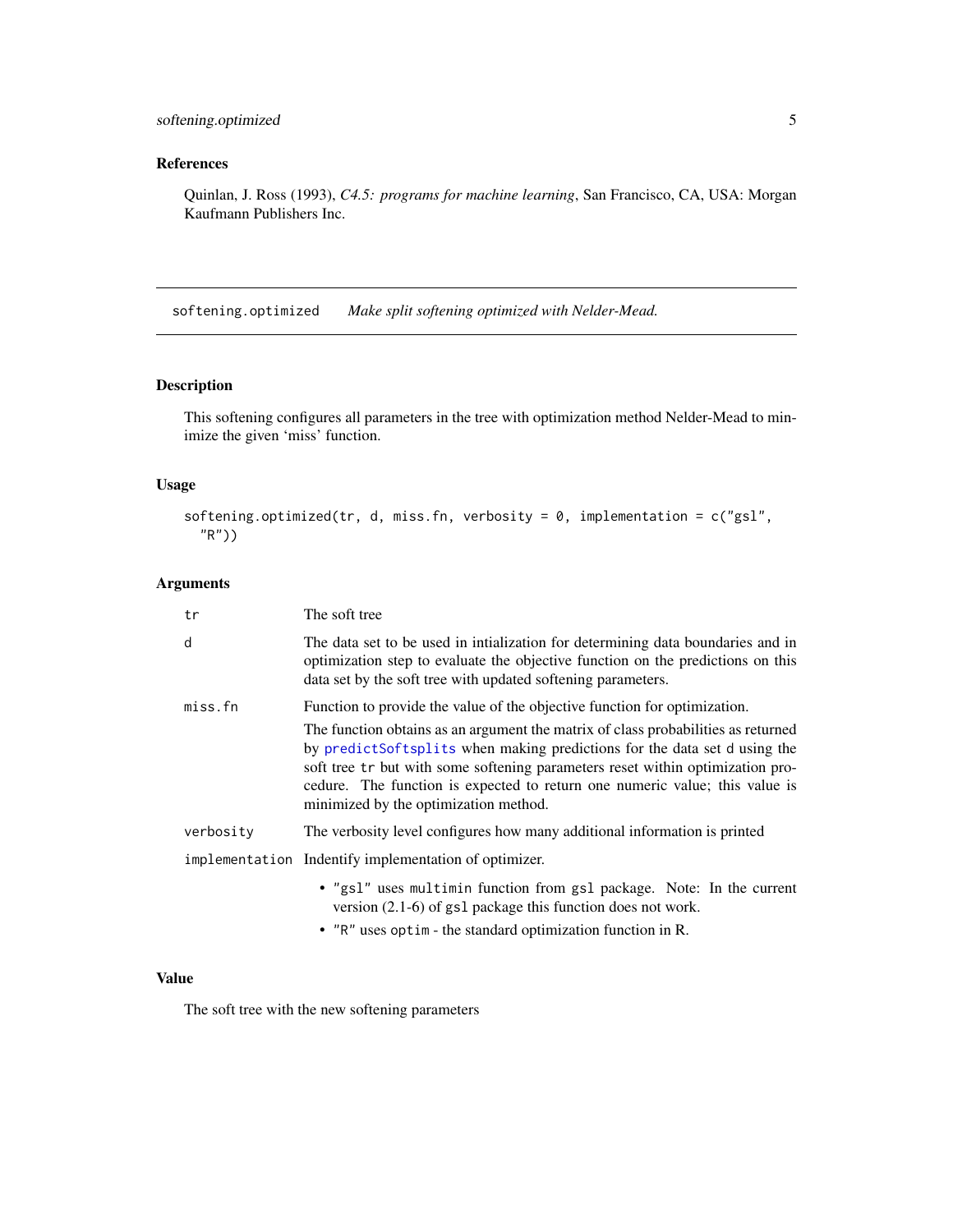<span id="page-5-1"></span><span id="page-5-0"></span>

#### Description

Create 'soft tree' structure from a tree object.

#### Usage

```
softsplits(fit)
```
#### Arguments

fit A tree object: must be a classification tree

#### Value

A data structure suitable for softening splits in the tree and for evaluation of 'soft tree' on submitted data. The returned object is ready for softening, but it is not yet softened. The result of prediction for some data with the returned object is still the same as with the original tree fit.

#### See Also

[predictSoftsplits](#page-1-1).

SplitSoftening *Package: Softening splits in classification trees*

#### Description

The basic idea of split softening is to modify the process of classification of an input case with a decision tree such that in the area near the threshold of a softened split both branches of the tree are used to provide a prediction for the submitted case and their results are combined.

#### Details

Functions in this package allow to add softening to the nodes of a classification tree created with the package tree. Each node where a decision on a continuous variable is made is enriched with softening parameters which specify the boundaries of the softening area and which together with the original split threshold determine the weights of the branches when combined.

The weights of branches are  $(1/2, 1/2)$  in the original split threshold. Other points inside the softening area have weights given by linear interpolation to reach the values (0, 1), or vice versa, on the boundaries of the softening area.

A data structure for a decision tree prepared for softening can be created from a tree object with the [softsplits](#page-5-1) function.

Softening parameters may be set to the 'soft tree' structure. The package offers the following functions for this purpose: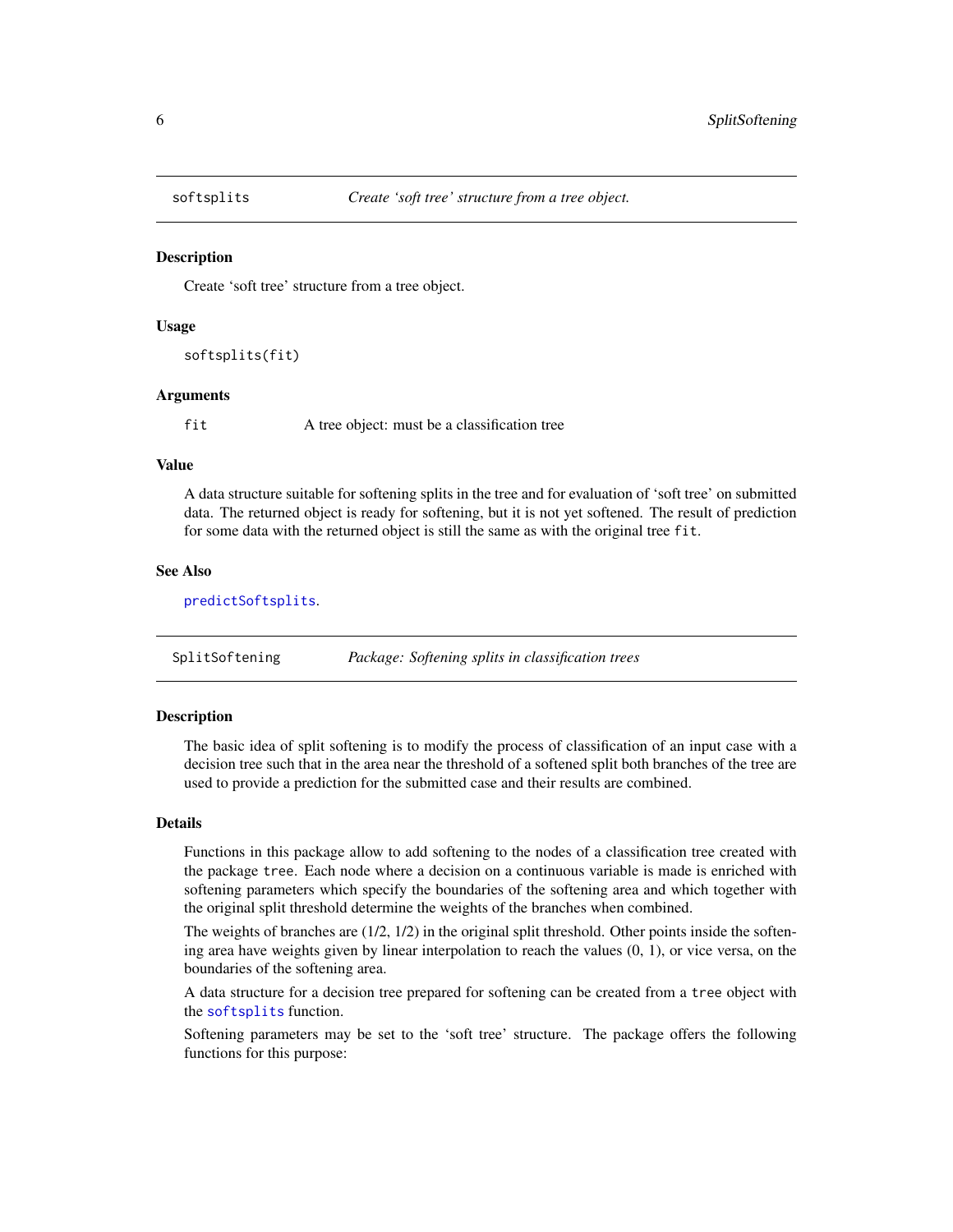#### <span id="page-6-0"></span>SplitSoftening 7

- [softening.by.data.range](#page-2-1)
- [softening.by.esd](#page-3-1)
- [softening.optimized](#page-4-1)
- [soften](#page-1-2)

A softened tree might be used to obtain a prediction for a dataset using the [predictSoftsplits](#page-1-1) function.

#### References

Dvořák, J. (2019), *Classification trees with soft splits optimized for ranking* <doi:10.1007/s00180-019-00867-1> <https://rdcu.be/bkeW2>